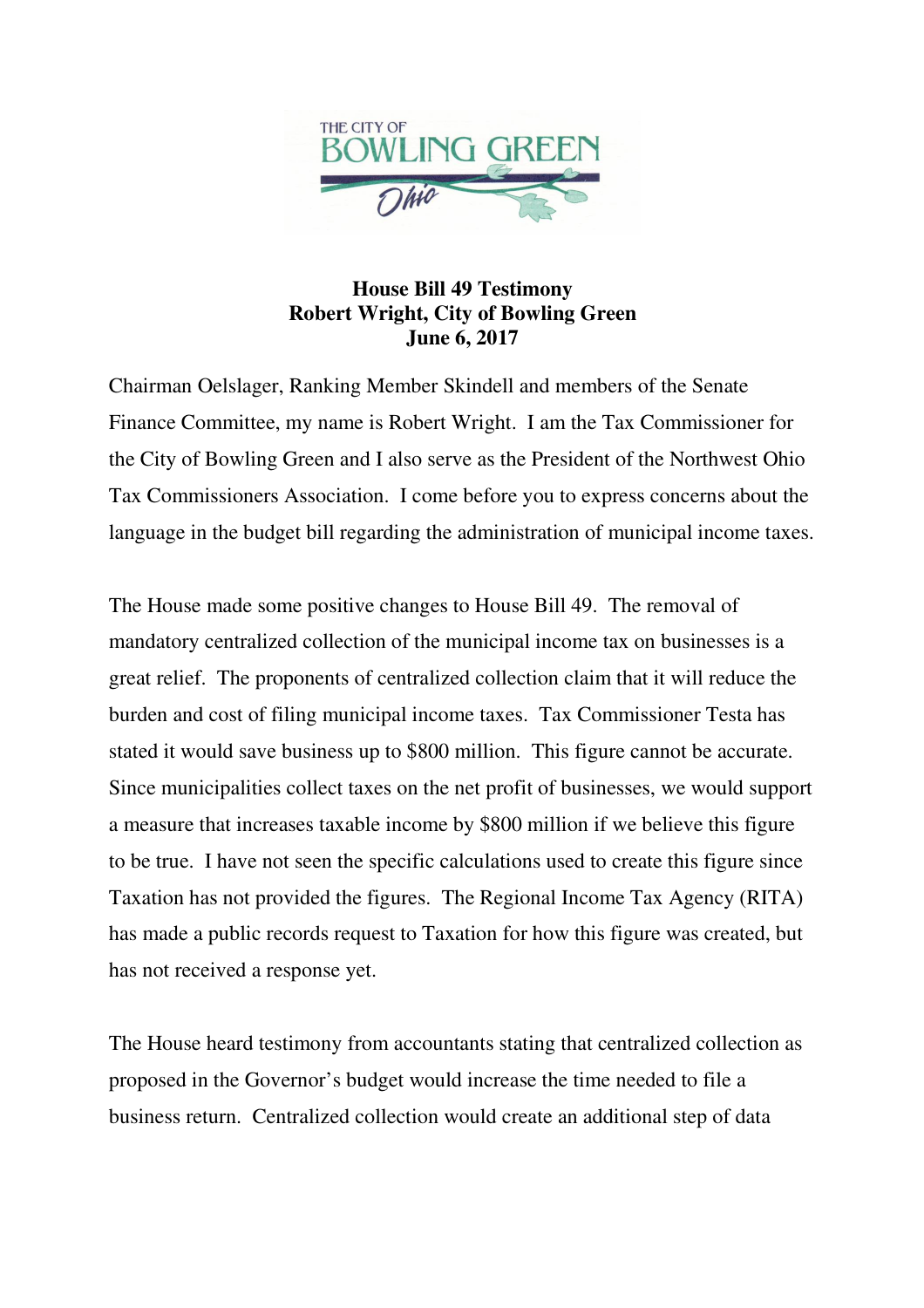entry into the OGB by the tax preparer after previously completing the municipal return. Taxation is proposing changing OBG to allow electronic uploads from tax preparer software directly into OBG, but Taxation and the State's past history on delivering computer upgrades on time does not give me confidence this wil1 happen anytime soon. Without this upgrade, there is no time savings from centralize collection except from using a single portal to submit returns instead of mailing returns to different municipalities. This convenience is currently available with the OBG.

The convenience of filing to a singular entity was a selling point of the Ohio Business Gateway. The OBG is supposed to be the singular portal for businesses across the state to use so that a return would not need to be sent to each municipality the business has situs. Since the majority of Ohio businesses do not use the OBG, these businesses have made the choice that the local tax office is easier and friendlier to use. Testimony in the House by the Ohio Society of CPAs claimed the reason businesses do not use the OBG more often is due municipalities requiring copies of the federal return to be sent to the local office in addition to OBG return. This additional submission outside of the OGB is due to Taxation not following ORC 718.05 (F) (3). 718.05 (F) (3) states that "The department of taxation shall publish a method of electronically submitting the documents required under this division through the Ohio business gateway on or before January 1, 2016. The department shall transmit all documents submitted electronically under this division to the appropriate tax administrator." That was not accomplished.

This noncompliance is not unique with the Ohio Department of Taxation. ORC 5745.16 mandates that the tax commissioner shall adopt rules governing the terms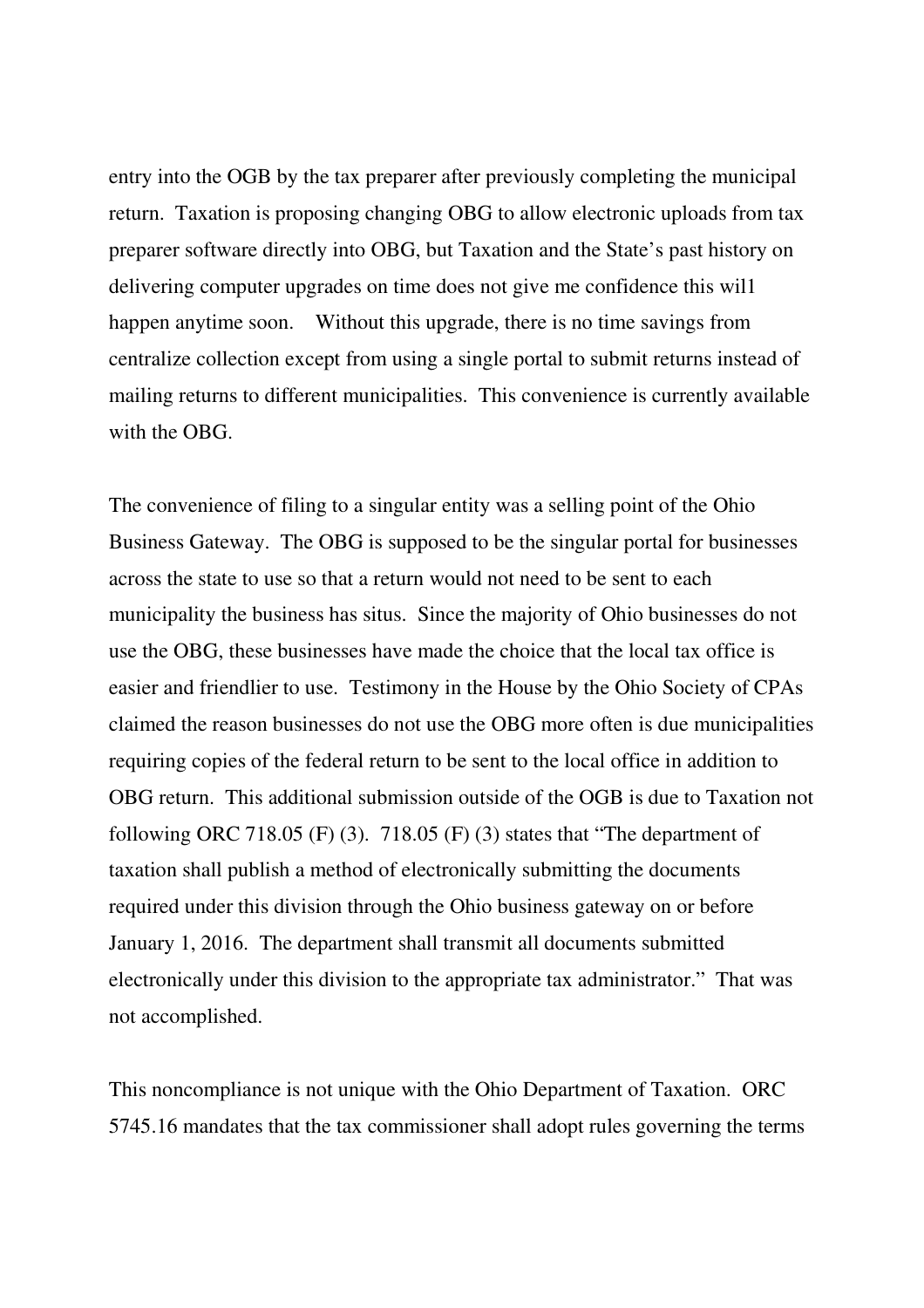and conditions under which reports and information from electric utility and telephone company tax filings shall be available for inspection by a municipal corporation. This was effective 1/1/2001, and to date, **this is still not in place.** Municipalities have no access to see, review, or verify the filings or payments of electric and telephone deregulated companies.

Since Taxation has not met these statutory requirements, I have concerns it can meet the mandates in Commissioner Testa's latest proposal for centralized collection.

The new proposal allows business filers to submit one return to Taxation and then Taxation will calculate the percentage of tax dollars to be allocated to each municipality with situs. I do not believe any accountant or tax preparer is willing to let the Ohio Department of Taxation calculate a tax due without first preparing the municipal return in order to verify that Taxation's calculation is correct. There would not be any less time used in the preparation of municipal tax returns with centralized collection. Where is the reduction in the expense of filing municipal tax returns coming from?

Commissioner Testa provided a revised centralized collection proposal in recent testimony that allows net profit filers the one time choice of filing through the OBG. Unless this proposal eliminates the current statutory language regarding allocation of net profit income, a business will still be required to collect the same information as it currently does. The business will need to maintain where sales take place, where wages are earned, and where real property is located. The filer would then provide this information to Taxation which in turn would calculate the allocation percentage for each municipality. The time consuming, hard work is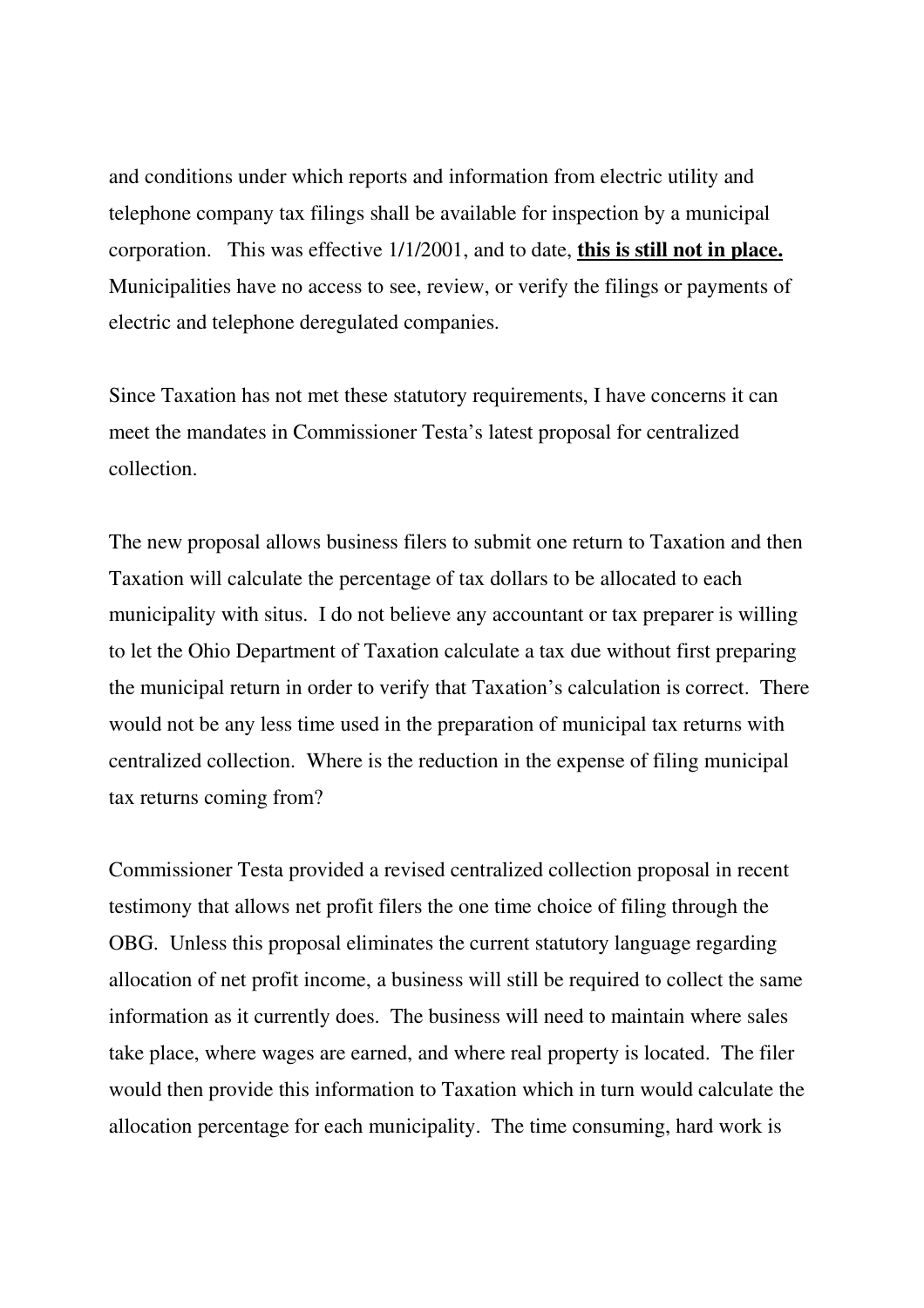collecting and compiling the data, not calculating the percentage. The only time savings to the business is that this information would be submitted once to the Ohio Department of Taxation instead of the responsible municipality or municipalities. What will Taxation actually be doing to justify the 1% fee?

This choice to file with Taxation instead of the municipal tax office then requires the business to file with Taxation for a five year period that will automatically be renewed. So if Taxation disallows an alternative allocation formula or provides poor customer service, the net-profit filer does not have the option to go back to the local tax administrator until after the five year period expires, and only if the net profit filer properly asks to stop filing with Taxation and the Tax Commissioner agrees to the change.

The proposal states the Commissioner will propose rules, prescribe forms, audit, issue bills, assessments and refunds, handle appeals, certify debts, and conduct all other necessary administrative functions. Commissioner Testa's proposal would create different filing requirements between the businesses that chose to use the new system versus the business that continues to use the municipal tax office. The fiscal year filers will be filing at later date then the IRS requires. The fiscal year filer will not need to file until April 15 of the following year after the end of the fiscal year. A fiscal year filer with a tax year ending January 31 will have 11 extra months before filing and paying its taxes (without paying interest) instead of the IRS filing deadline of three and a half months after the end of the fiscal year.

The better response to businesses complaints about the municipal income tax cost is to improve the Ohio Business Gateway. The House heard this recommendation from both local tax administrators and from tax preparers and responded by adding